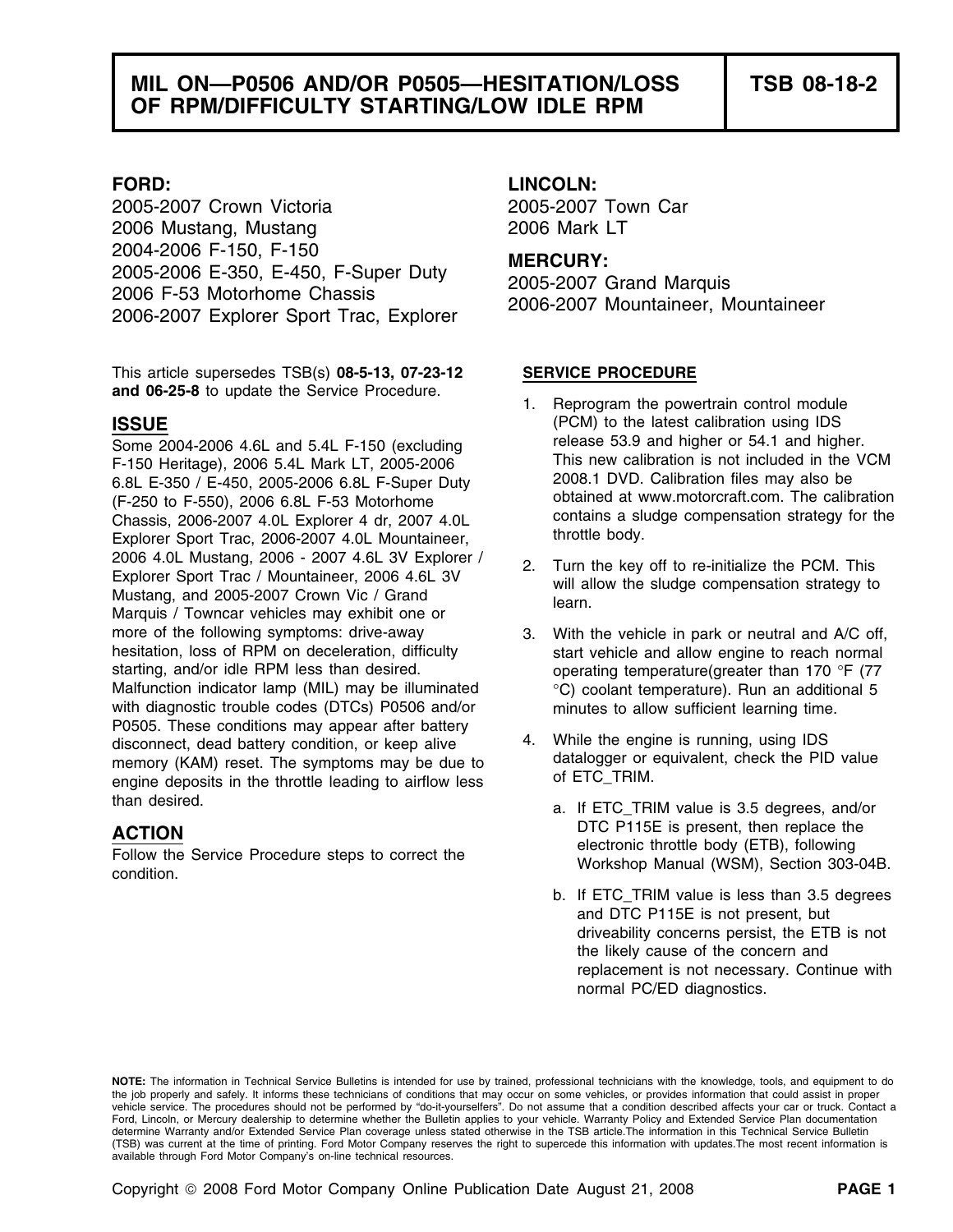|                                                                              |                                                                                                                                                                                                           | ------ | ________________________                                                                                                                                                                     |
|------------------------------------------------------------------------------|-----------------------------------------------------------------------------------------------------------------------------------------------------------------------------------------------------------|--------|----------------------------------------------------------------------------------------------------------------------------------------------------------------------------------------------|
| <b>PART NUMBER</b>                                                           | <b>PART NAME</b>                                                                                                                                                                                          |        | 2006 Mark LT: Check For                                                                                                                                                                      |
| 9W7Z-9E926-B<br>8L3Z-9E926-B<br>9R3Z-9E926-B<br>6L2Z-9E926-C<br>9C3Z-9E926-B | Throttle Body - 4.0L, 4.6L 2V,<br>Throttle Body - 5.4L<br>Throttle Body - 4.6L 3V Mustang Built<br>After 12/7/2005<br>Throttle Body - 4.6 3V Explorer, Sport<br>Trac, Mountaineer<br>Throttle Body - 6.8L |        | DTCs And Reprogram The<br>PCM, Includes Time To<br>Monitor ETC Trim Value,<br>Replace Throttle Body,<br><b>Authorization Decal Not</b><br>Necessary. (Do Not Use<br>$Mith$ $QQ2RA$ $12650D)$ |
|                                                                              |                                                                                                                                                                                                           |        |                                                                                                                                                                                              |

| NOTE                                 |                                                        | <b>WARRANTY STATUS: Eligible Under Provisions Of</b> |                                |             |  |
|--------------------------------------|--------------------------------------------------------|------------------------------------------------------|--------------------------------|-------------|--|
| VEHICLES EQUIPPED WITH A PCM AND TCM |                                                        | New Vehicle Limited                                  |                                |             |  |
|                                      | REQUIRE COORDINATED REPROGRAMMING.                     | Warranty Coverage And                                |                                |             |  |
|                                      | THIS COORDINATED REPROGRAMMING                         | <b>Emissions Warranty</b>                            |                                |             |  |
|                                      | PROCEDURE MUST BE FOLLOWED EXACTLY                     |                                                      | Coverage                       |             |  |
|                                      | AS OUTLINED BY THE IDS. FAILURE TO                     | <b>IMPORTANT: Warranty</b>                           |                                |             |  |
|                                      | FOLLOW THE KEY CYCLE PROCEDURE                         |                                                      | coverage limits/policies are   |             |  |
|                                      | WITHOUT WAITING FOR THE IDS PROMPTS,                   |                                                      | not altered by a TSB.          |             |  |
| WILL CAUSE THE COORDINATED           |                                                        |                                                      | Warranty coverage limits       |             |  |
|                                      | REPROGRAMMING TO FAIL. THE PCM WILL BE                 |                                                      | are determined by the          |             |  |
|                                      | UPDATED BUT THE TCM WILL NOT BE                        |                                                      | identified causal part.        |             |  |
|                                      | UPDATED AND NEW FILES WILL NOT BE                      | <b>OPERATION</b>                                     | <b>DESCRIPTION</b>             | <b>TIME</b> |  |
|                                      | INSTALLED. IT IS CRITICAL TO FOLLOW THE                | 081802A                                              | 2004-2006 F-150                | $0.4$ Hr.   |  |
|                                      | IDS PROMPTS. SOME VEHICLES MAY REQUIRE                 |                                                      | 4.6L/5.4L, 2006 Mark LT,       |             |  |
|                                      | SEVERAL DAYS OF DRIVING FOR THE                        |                                                      | Econoline 350/450 6.8L,        |             |  |
| TRANSMISSION TO FULLY ADAPT.         |                                                        |                                                      | 2005-2006 F-Super Duty         |             |  |
|                                      | REPROGRAMMING CONCERNS/ERRORS MAY                      |                                                      | 6.8L, 2006-2007                |             |  |
|                                      | BE CAUSED BY THE DATA LINK CONNECTOR                   |                                                      | Explorer/Mountaineer 4.0L,     |             |  |
|                                      | (DLC) OR VEHICLE COMMUNICATION MODULE                  |                                                      | 2007 Explorer Sport Trac       |             |  |
|                                      | (VCM) BECOMING DISCONNECTED, LOW                       |                                                      | 4.0L, 2006 Mustang 4.0L,       |             |  |
|                                      | BATTERIES ON THE INTEGRATED DIAGNOSTIC                 |                                                      | 2005-2007 Crown Victoria,      |             |  |
|                                      | SYSTEM (IDS) OR THE IDS GOING INTO ANY                 |                                                      | Town Car, Grand Marquis:       |             |  |
|                                      | TYPE OF SLEEP MODE, OR LOW VEHICLE                     |                                                      | Check For DTCs And             |             |  |
|                                      | BATTERY VOLTAGE. IF THERE WAS AN                       |                                                      | Reprogram The PCM,             |             |  |
|                                      | INTERRUPTION DURING REPROGRAMMING,                     |                                                      | Includes Time To Monitor       |             |  |
|                                      | MAKE SURE THE ORIGINAL IDS SESSION THAT                |                                                      | ETC_Trim Value,                |             |  |
|                                      | WAS CREATED FOR THE VEHICLE IS NOT                     |                                                      | Authorization Decal NOT        |             |  |
|                                      | DELETED. IF THE ORIGINAL VEHICLE SESSION               |                                                      | Necessary. (Do Not Use         |             |  |
|                                      | IS NOT USED OR DELETED BEFORE THE                      |                                                      | With 9926A, 12650D)            |             |  |
|                                      | MODULES ARE COMPLETELY REPROGRAMMED,                   | 081802A                                              | 2006-2007                      | $1.0$ Hr.   |  |
|                                      | FURTHER REPROGRAMMING ERRORS CAN                       |                                                      | Explorer/Mountaineer 4.6L,     |             |  |
|                                      | OCCUR. THE MODULE RECOVERY PROCEDURE                   |                                                      | 2007 Explorer Sport Trac       |             |  |
|                                      | IS NO LONGER AVAILABLE AND IT IS CRITICAL              |                                                      | 4.6L: Check For DTCs And       |             |  |
|                                      | THAT MODULE SWAPPING IS NOT PERFORMED                  |                                                      | Reprogram The PCM And          |             |  |
|                                      | FROM VEHICLE TO VEHICLE. TO REGAIN                     |                                                      | TCM, Includes Time To          |             |  |
|                                      | COMMUNICATION WITH A MODULE THAT HAS                   |                                                      | Monitor ETC_Trim Value,        |             |  |
|                                      | BEEN ERASED DURING REPROGRAMMING,                      |                                                      | Authorization Decal NOT        |             |  |
| RESUME THE ORIGINAL SESSION ONCE THE |                                                        |                                                      | Necessary. (Do Not Use         |             |  |
| ids is re-booted.                    |                                                        |                                                      | With 9926A, 12650D)            |             |  |
|                                      |                                                        | 081802B                                              | 2004-2006 F-150 5.4L,          | $0.9$ Hr.   |  |
| <b>PART NUMBER</b>                   | <b>PART NAME</b>                                       |                                                      | 2006 Mark LT: Check For        |             |  |
|                                      |                                                        |                                                      | DTCs And Reprogram The         |             |  |
| 9W7Z-9E926-B<br>8L3Z-9E926-B         | Throttle Body - 4.0L, 4.6L 2V,<br>Throttle Body - 5.4L |                                                      | PCM, Includes Time To          |             |  |
| 9R3Z-9E926-B                         | Throttle Body - 4.6L 3V Mustang Built                  |                                                      | Monitor ETC_Trim Value,        |             |  |
|                                      | After 12/7/2005                                        |                                                      | Replace Throttle Body,         |             |  |
| 6L2Z-9E926-C                         | Throttle Body - 4.6 3V Explorer, Sport                 |                                                      | <b>Authorization Decal Not</b> |             |  |
|                                      | Trac, Mountaineer                                      |                                                      | Necessary. (Do Not Use         |             |  |
| 9C3Z-9E926-B                         | Throttle Body - 6.8L                                   |                                                      | With 9926A, 12650D)            |             |  |
|                                      |                                                        |                                                      |                                |             |  |